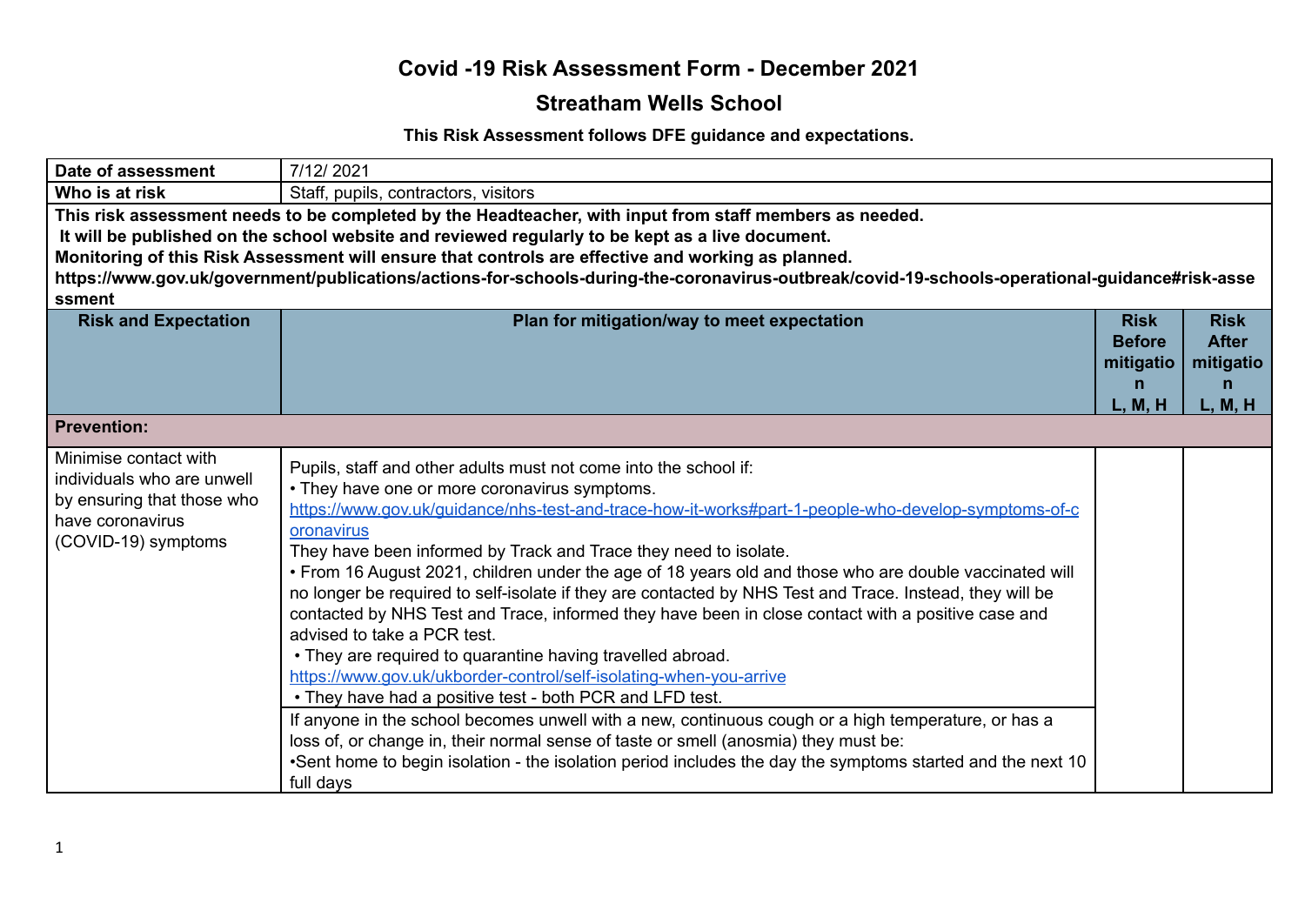|                                                  | https://www.gov.uk/government/publications/covid-19-stay-at-home-guidance/stay-at-home-guidance-for-<br>households-with-possible-coronavirus-covid-19-infection<br>• Advised to arrange to have a test as soon as possible to see if they have coronavirus (COVID-19)<br>If they have tested positive whilst not experiencing symptoms but develop symptoms during the isolation<br>period, they should restart the 10 day isolation period from the day they develop symptoms.<br>https://www.gov.uk/government/publications/actions-for-schools-during-the-coronavirus-outbreak<br>All individuals who have been identified as a close contact of a suspected or confirmed case of the Omicron<br>variant of COVID-19, irrespective of vaccination status and age, will be contacted directly and required to<br>self-isolate immediately and asked to book a PCR test. They will be informed by the local health protection<br>team or NHS Test and Trace if they fall into this category and provided details about self-isolation.<br>Further actions for educational settings may be advised by a local Incident Management Team (IMT)<br>investigating a suspected or confirmed case of the Omicron variant of COVID-19. |  |
|--------------------------------------------------|---------------------------------------------------------------------------------------------------------------------------------------------------------------------------------------------------------------------------------------------------------------------------------------------------------------------------------------------------------------------------------------------------------------------------------------------------------------------------------------------------------------------------------------------------------------------------------------------------------------------------------------------------------------------------------------------------------------------------------------------------------------------------------------------------------------------------------------------------------------------------------------------------------------------------------------------------------------------------------------------------------------------------------------------------------------------------------------------------------------------------------------------------------------------------------------------------------------------------------|--|
| Use of face coverings.                           | From 29th November 2021 face coverings will need to be worn in communal/ busy areas in school for<br>adults. Face visors or shields should not be worn as an alternative to face coverings. They may protect<br>against droplet spread in specific circumstances but are unlikely to be effective in reducing aerosol<br>transmission when used without an additional face covering. Face visors should only be used after<br>carrying out a risk assessment for the specific situation and should always be cleaned appropriately.<br>Safe wearing of face coverings requires the:<br>Cleaning of hands before and after touching – including removal/putting on<br>Safe storage of them in individual, sealable plastic bags between use<br>Wearer not touching the front of their face covering when wearing or removing<br>Safe disposal of masks in sealable black bags<br>Discarding of face masks that become damp                                                                                                                                                                                                                                                                                                       |  |
| Clean hands thoroughly<br>more often than usual. | Pupils and staff clean their hands regularly, when they arrive at school, when they return from breaks,<br>when they change rooms and before and after eating. Soap and running water, hand sanitiser and skin<br>friendly skin cleaning wipes can be used.                                                                                                                                                                                                                                                                                                                                                                                                                                                                                                                                                                                                                                                                                                                                                                                                                                                                                                                                                                     |  |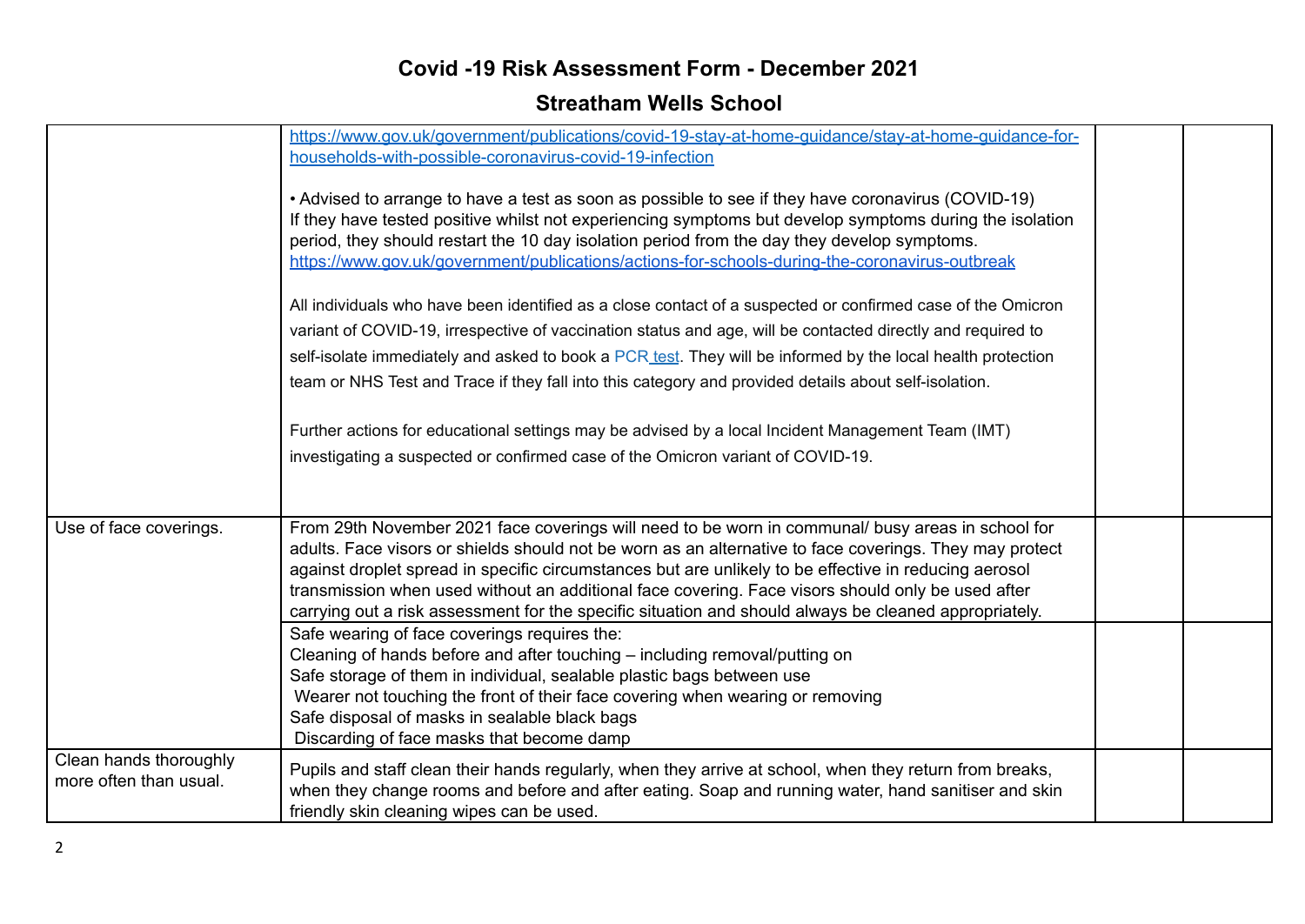|                                                                                                 | Posters on the importance of hygiene will be on display around the school.<br>Pupils will be taught about the importance of thorough hand washing and how this should be done, and<br>this will be revisited regularly.                                                                                                                                                                                                                                                                                                                                                                                                                                                                                                                                                                                                                                                                                                                     |  |
|-------------------------------------------------------------------------------------------------|---------------------------------------------------------------------------------------------------------------------------------------------------------------------------------------------------------------------------------------------------------------------------------------------------------------------------------------------------------------------------------------------------------------------------------------------------------------------------------------------------------------------------------------------------------------------------------------------------------------------------------------------------------------------------------------------------------------------------------------------------------------------------------------------------------------------------------------------------------------------------------------------------------------------------------------------|--|
| Ensure good respiratory<br>hygiene by promoting the<br>'catch it, bin it, kill it'<br>approach. | Ensure that there are enough tissues and bins available in the school to support pupils and staff to follow<br>this routine. For pupils who find it hard to manage good respiratory hygiene an individual risk assessment<br>should be put in place.<br>Posters on good respiratory signage will be clearly displayed around the school.<br>Children will be taught good respiratory hygiene and reminded about this regularly.<br>The e-Bug COVID-19 website contains free resources for schools.                                                                                                                                                                                                                                                                                                                                                                                                                                          |  |
| Maintain enhanced cleaning,<br>including cleaning frequently                                    | The cleaning schedule ensures cleaning is generally enhanced - to ensure expectations are met.                                                                                                                                                                                                                                                                                                                                                                                                                                                                                                                                                                                                                                                                                                                                                                                                                                              |  |
| touched surfaces                                                                                | More frequent cleaning of rooms and shared areas that are used by different groups.                                                                                                                                                                                                                                                                                                                                                                                                                                                                                                                                                                                                                                                                                                                                                                                                                                                         |  |
|                                                                                                 | Frequently touched surfaces being cleaned more often than normal.                                                                                                                                                                                                                                                                                                                                                                                                                                                                                                                                                                                                                                                                                                                                                                                                                                                                           |  |
|                                                                                                 | Toilets will need to be cleaned regularly and pupils will be encouraged to clean their hands thoroughly<br>after using the toilet.                                                                                                                                                                                                                                                                                                                                                                                                                                                                                                                                                                                                                                                                                                                                                                                                          |  |
| Keep occupied spaces well<br>ventilated.                                                        | Ventilation in school to be a priority, this can be achieved by:<br>Mechanical ventilation systems – these should be adjusted to increase the ventilation rate wherever<br>possible and checked to confirm that normal operation meets current guidance and that only fresh outside<br>air is circulated.<br>If possible, systems should be adjusted to full fresh air or, if not, then systems should be operated as<br>normal as long as they are within a single room and supplemented by an outdoor air supply. Natural<br>ventilation – opening windows (in cooler weather windows should be opened just enough to provide<br>constant background ventilation and opened more fully during breaks to purge the air in the space).<br>Opening internal doors can also assist with creating a throughput of air.<br>If necessary external opening doors may also be used (as long as they are not fire doors and where safe<br>to do so) |  |
|                                                                                                 | Ensure a balance between the need for increased ventilation and maintaining a comfortable<br>$\bullet$<br>temperature by:<br>Opening high level windows in colder weather to reduce draughts<br>Increasing the ventilation while spaces are unoccupied Providing flexibility to allow additional,                                                                                                                                                                                                                                                                                                                                                                                                                                                                                                                                                                                                                                           |  |
|                                                                                                 | suitable indoor clothing                                                                                                                                                                                                                                                                                                                                                                                                                                                                                                                                                                                                                                                                                                                                                                                                                                                                                                                    |  |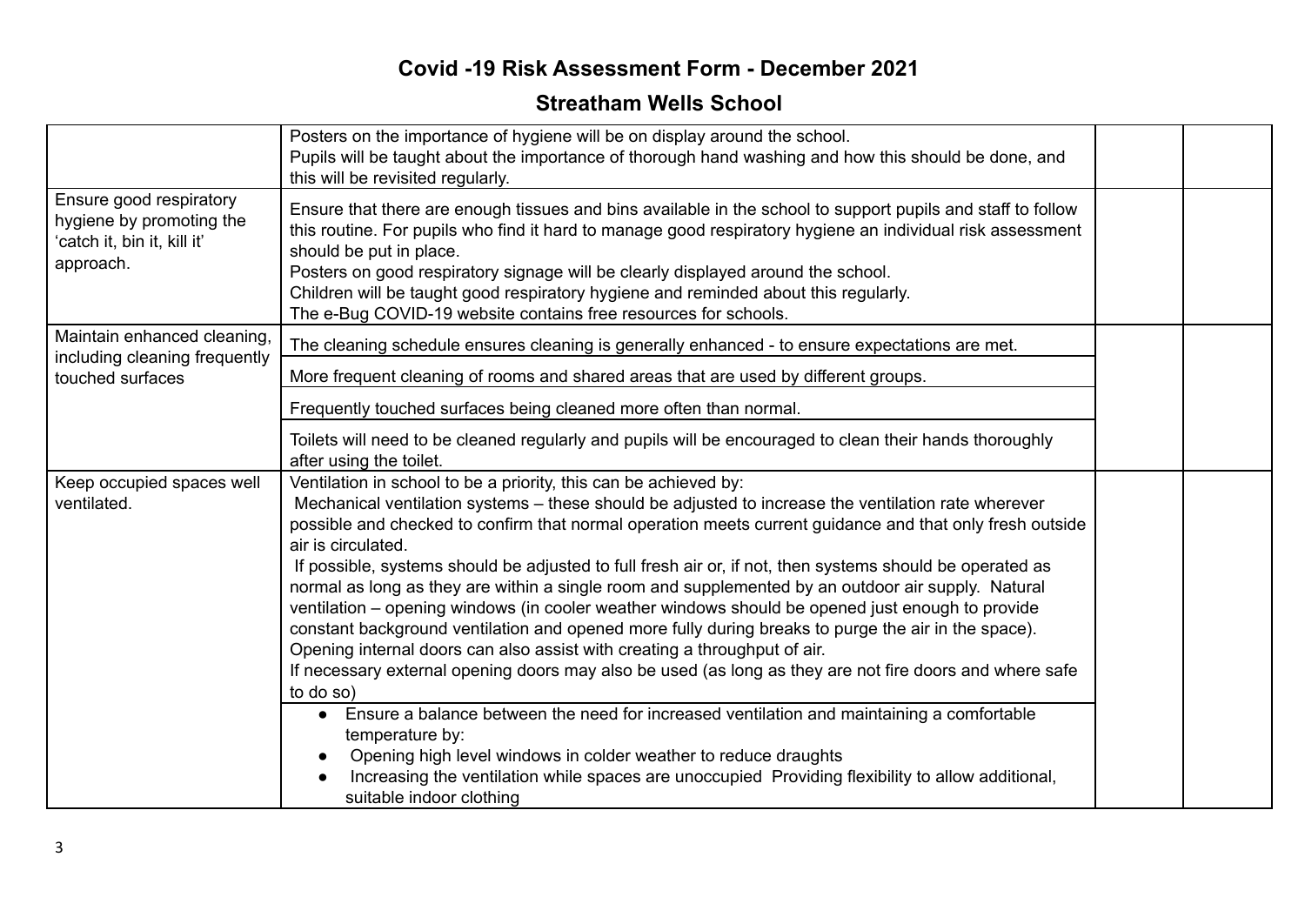| Ensure good respiratory<br>hygiene by promoting the<br>'catch it, bin it, kill it'<br>approach. | Rearranging furniture where possible to avoid direct draughts Heating should be used as<br>necessary to ensure comfort levels are maintained<br>If rooms are used by a number of groups, ventilation will be increased between group usage by<br>opening doors and windows to ensure a flow through of air.<br>Ensure that there are enough tissues and bins available in the school to support pupils and staff to<br>$\bullet$<br>follow this routine. For pupils who find it hard to manage good respiratory hygiene an individual<br>risk assessment should be put in place. Posters on good respiratory signage will be clearly<br>displayed around the school. Children will be taught good respiratory hygiene and reminded about<br>this regularly. |  |
|-------------------------------------------------------------------------------------------------|-------------------------------------------------------------------------------------------------------------------------------------------------------------------------------------------------------------------------------------------------------------------------------------------------------------------------------------------------------------------------------------------------------------------------------------------------------------------------------------------------------------------------------------------------------------------------------------------------------------------------------------------------------------------------------------------------------------------------------------------------------------|--|
| Promote and engage in<br>asymptomatic testing.                                                  | Staff are encouraged to complete a Lateral Flow Test twice a week when working on the school site.<br>All test results are reported to and recorded by the school.<br>All tests are logged in school by their serial number.<br>Staff who receive a positive LFD test do not come to school until a follow up PCR test has been<br>completed and is negative.                                                                                                                                                                                                                                                                                                                                                                                               |  |
| Events                                                                                          | If the school has an outbreak of COVID-19 then events are cancelled.                                                                                                                                                                                                                                                                                                                                                                                                                                                                                                                                                                                                                                                                                        |  |
|                                                                                                 | If we are able to go ahead with event then control measures will be put in place.<br>Indoor spaces are well ventilated - hall doors open.<br>Two performances of Christmas show                                                                                                                                                                                                                                                                                                                                                                                                                                                                                                                                                                             |  |
|                                                                                                 | Adults must wear face coverings. Request that anyone attending an event must take an LFD test prior to<br>attending.                                                                                                                                                                                                                                                                                                                                                                                                                                                                                                                                                                                                                                        |  |
|                                                                                                 | Any attendee who lives in a household with someone who has had a positive lateral COVID-19 test in the<br>last 10 days does not attend an in school event.                                                                                                                                                                                                                                                                                                                                                                                                                                                                                                                                                                                                  |  |
| Use of public transport.                                                                        | Staff who use public transport tmust wear a face covering, unless excempt.                                                                                                                                                                                                                                                                                                                                                                                                                                                                                                                                                                                                                                                                                  |  |
|                                                                                                 | Encourage walking and or cycling to school to avoid use of public transport.                                                                                                                                                                                                                                                                                                                                                                                                                                                                                                                                                                                                                                                                                |  |
|                                                                                                 | Staff and families using public transport will be referred to the safer travel guidance for passengers.                                                                                                                                                                                                                                                                                                                                                                                                                                                                                                                                                                                                                                                     |  |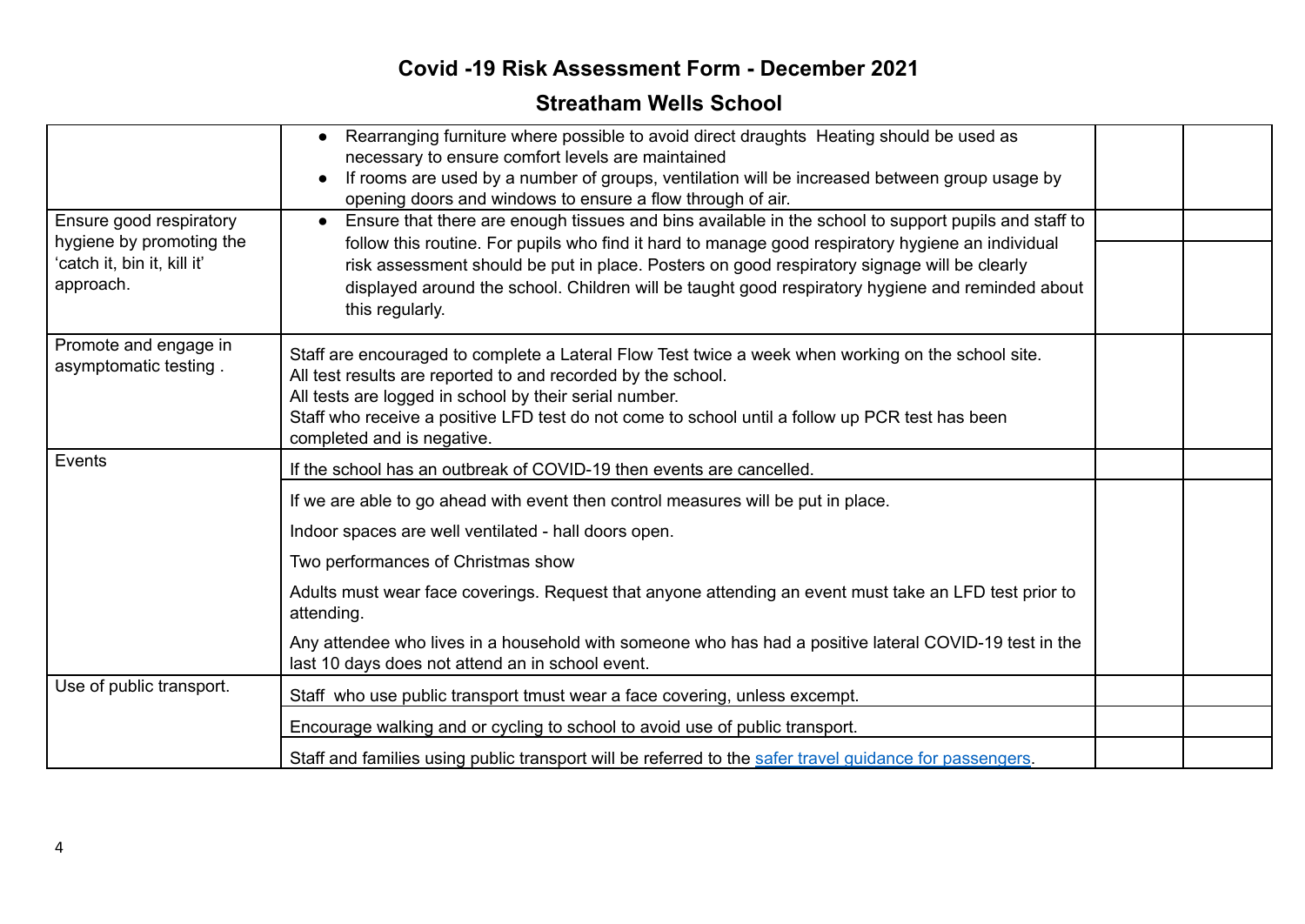| Visitors to the school site.<br>Staff who are Clinically<br>Extremely Vulnerable.<br>Staff, parents and carers<br>who are anxious.<br>Staff who are pregnant. | Supply teachers, peripatetic teachers and/or other temporary staff will ensure they minimise contact and<br>maintain as much distance as possible from other staff and pupils. These expectations will be<br>communicated upon arrival at school.<br>Visitors to the school site should wash or sanitise their hands on arrival.<br>Specialists, therapists, clinicians and other support staff for pupils with SEND will provide interventions as<br>usual but will maintain as much distance as is possible and will wash or sanitise their hands regularly<br>These expectations will be communicated upon arrival at school. Individual risk assessments will be put in<br>place if needed.<br>Where visits, from contractors, can happen outside of school hours, they should.<br>Site guidance on this risk assessment is explained to visitors on or before arrival.<br>A record will be kept of all visitors<br>The shielding programme has now come to an end and adults previously considered CEV should, as<br>a minimum, continue to follow the same guidance as everyone else. It is important that everyone<br>adheres to this guidance but people previously considered CEV may wish to consider taking extra<br>precautions.<br>Employers should be able to explain the measures they have in place to keep staff safe at work. The<br>Health and Safety Executive (HSE) has published guidance on protecting vulnerable workers,<br>including advice for employers and employees on how to talk about reducing risks in the workplace. |  |
|---------------------------------------------------------------------------------------------------------------------------------------------------------------|---------------------------------------------------------------------------------------------------------------------------------------------------------------------------------------------------------------------------------------------------------------------------------------------------------------------------------------------------------------------------------------------------------------------------------------------------------------------------------------------------------------------------------------------------------------------------------------------------------------------------------------------------------------------------------------------------------------------------------------------------------------------------------------------------------------------------------------------------------------------------------------------------------------------------------------------------------------------------------------------------------------------------------------------------------------------------------------------------------------------------------------------------------------------------------------------------------------------------------------------------------------------------------------------------------------------------------------------------------------------------------------------------------------------------------------------------------------------------------------------------------------------------------------------------------|--|
| Pupils with complex health<br>needs.                                                                                                                          | Pupils who remain under the care of a specialist health professional should discuss their care with their<br>health professional and this will feed into their health care plan. Advice from the Royal College of<br>Paediatrics and Child Healt: COVID-19 - 'shielding' guidance for children and young people.                                                                                                                                                                                                                                                                                                                                                                                                                                                                                                                                                                                                                                                                                                                                                                                                                                                                                                                                                                                                                                                                                                                                                                                                                                        |  |
| Training for staff and<br>communication to families.                                                                                                          | Training on Health and Safety and this Risk Assessment to be completed for all staff. This Risk<br>Assessment and pertinent information to be shared with families. Information in this risk assessment will<br>be communicated regularly to all.                                                                                                                                                                                                                                                                                                                                                                                                                                                                                                                                                                                                                                                                                                                                                                                                                                                                                                                                                                                                                                                                                                                                                                                                                                                                                                       |  |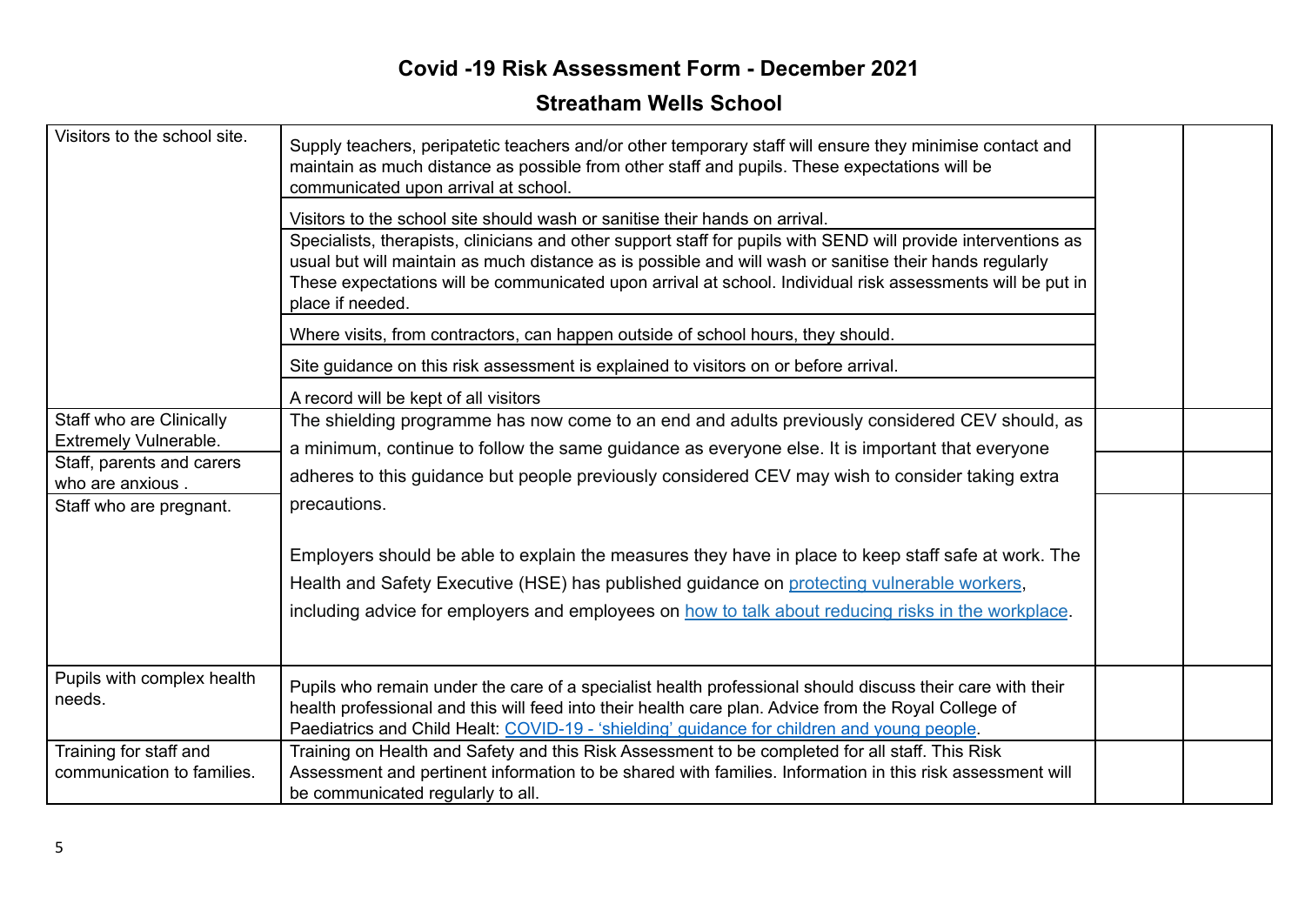| Mental health and wellbeing<br>affected or anxiety about<br>coronavirus.                                     | Regular meetings and discussions with staff and pupils as needed. Communicate to staff, pupils and<br>parents and carers about how to raise concerns or who to go to so they can talk things through. Involve<br>pupils/families/staff in completing risk assessments so they can help identify potential problems and<br>identify solutions. Keep staff, families and children updated on what is happening so they feel involved<br>and reassured.                                                                                                                           |  |
|--------------------------------------------------------------------------------------------------------------|--------------------------------------------------------------------------------------------------------------------------------------------------------------------------------------------------------------------------------------------------------------------------------------------------------------------------------------------------------------------------------------------------------------------------------------------------------------------------------------------------------------------------------------------------------------------------------|--|
| Educational visits.                                                                                          | Risk assessments for educational visits will include consideration of Public Health advice, such as<br>hygiene and ventilation requirements. Adequate financial protection will be considered due to risk of<br>cancellation for Covid related reasons.                                                                                                                                                                                                                                                                                                                        |  |
| Wrap around care and<br>before and after school<br>clubs.                                                    | Children and staff will spend as much time outside as possible. High levels of hygiene, cleaning and<br>ventilation will be maintained                                                                                                                                                                                                                                                                                                                                                                                                                                         |  |
| Extra curricular clubs.                                                                                      | These will start when the school are satisfied that the risk assessment is in place and that all measures<br>align with the school's expectations.                                                                                                                                                                                                                                                                                                                                                                                                                             |  |
| Attendance at school and<br>access to education.                                                             | Where a pupil is unable to attend school because they are complying with clinical and/or public health<br>advice, they will have access to remote education. Schools will monitor engagement with this activity and<br>ensure pupils receive the quantity and quality of education to which they are normally entitled.                                                                                                                                                                                                                                                        |  |
|                                                                                                              | Where children are not able to attend school as parents/carers are following clinical and/or public health<br>advice, absence will not be penalised.                                                                                                                                                                                                                                                                                                                                                                                                                           |  |
| Use of PPE - Face covering is not classified as PPE                                                          |                                                                                                                                                                                                                                                                                                                                                                                                                                                                                                                                                                                |  |
| PPE to be used if child<br>becomes unwell with<br>Covid-19 type symptoms or<br>is vomiting or has diarrhoea. | PPE for coronavirus (COVID-19) is only required in a very limited number of scenarios, for example,<br>when: • A pupil becomes ill with coronavirus (COVID-19) symptoms, and only then if a 2m distance<br>cannot be maintained • Staff are performing aerosol generating procedures (AGPs)<br>https://www.gov.uk/government/publications/safe-working-in-education-childcare-andchildrens-social-care<br>/safe-working-in-education-childcare-and-childrens-social-caresettings-including-the-use-of-personal-prot<br>ective-equipment-ppe#aerosol-generating-procedures-apqs |  |
| Personal or intimate care for<br>children with SEND.                                                         | Where a child already has routine intimate care needs PPE should continue to be used. safe working in<br>education, childcare and children's social care                                                                                                                                                                                                                                                                                                                                                                                                                       |  |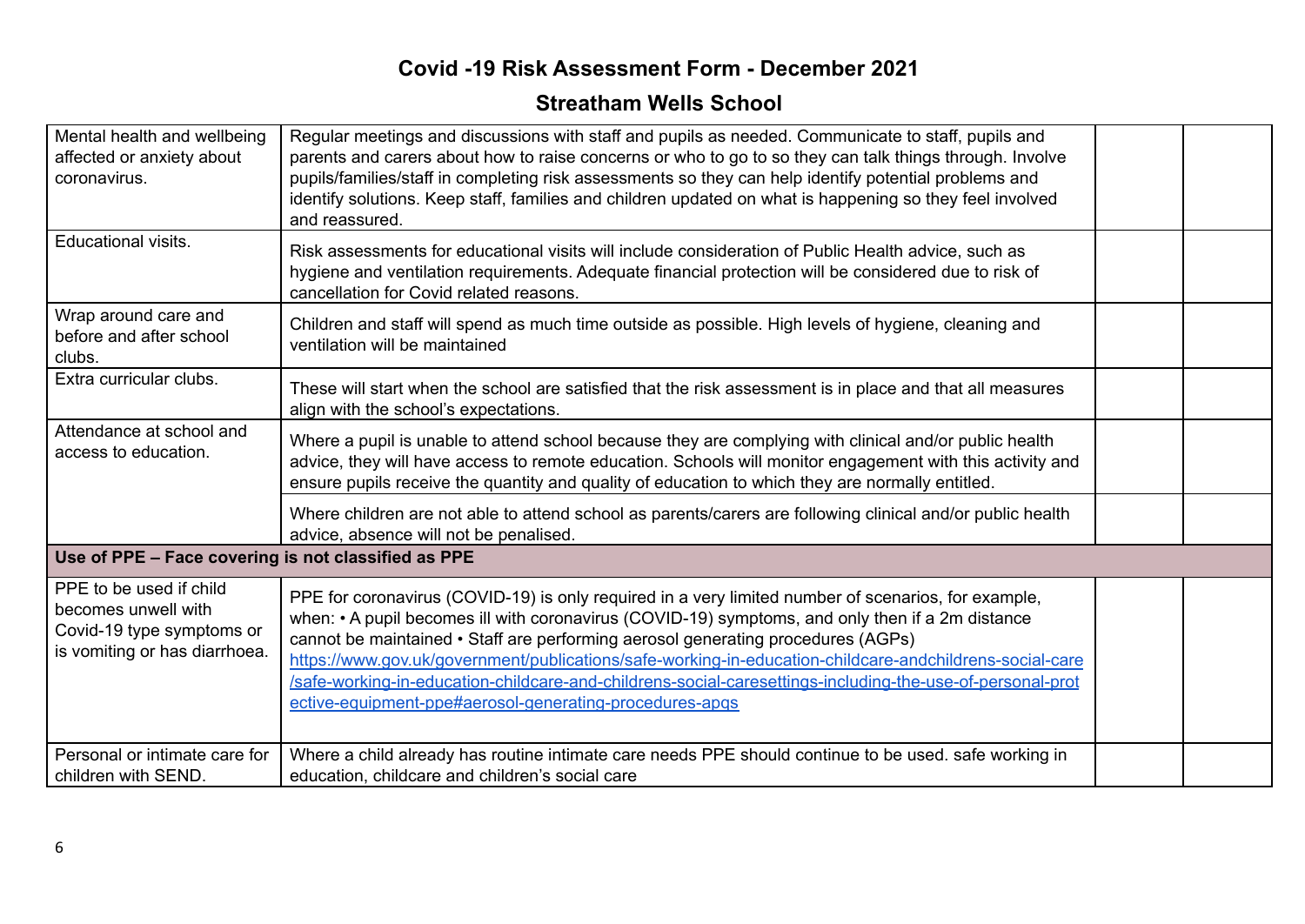| Staff delivering first aid to be<br>aware of safe use of and<br>disposal of PPE.             | Disposable PPE to be used only once and securely disposed of following use in a plastic bin bag.                                                                                                                                                                                                                                                                                                                                                                                                                                                                                                                                                                                                                                                                                                                                                                                                                           |  |
|----------------------------------------------------------------------------------------------|----------------------------------------------------------------------------------------------------------------------------------------------------------------------------------------------------------------------------------------------------------------------------------------------------------------------------------------------------------------------------------------------------------------------------------------------------------------------------------------------------------------------------------------------------------------------------------------------------------------------------------------------------------------------------------------------------------------------------------------------------------------------------------------------------------------------------------------------------------------------------------------------------------------------------|--|
| <b>First Aid/ill child</b>                                                                   |                                                                                                                                                                                                                                                                                                                                                                                                                                                                                                                                                                                                                                                                                                                                                                                                                                                                                                                            |  |
| Only qualified first aiders to<br>deliver first aid.                                         | All first aid to be administered with gloves – which are then disposed of securely in a sealed plastic bag.                                                                                                                                                                                                                                                                                                                                                                                                                                                                                                                                                                                                                                                                                                                                                                                                                |  |
| Identify a room that sick<br>pupils can be kept in until<br>parents come to collect<br>them. | If a pupil is awaiting collection:<br>• They should be moved, if possible, to a room where they can be isolated behind a closed door,<br>depending on the age and needs of the pupil, with appropriate adult supervision if required<br>• A window should be opened for fresh air ventilation if it is safe to do so<br>If it is not possible to isolate them, move them to an area which is at least 2 metres away from other<br>people<br>. If they need to go to the bathroom while waiting to be collected, they should use a separate bathroom if<br>possible - the bathroom must be cleaned and disinfected using standard cleaning products before being<br>used by anyone else<br>• Personal Protective Equipment (PPE) must be worn by staff caring for the pupil while they await<br>collection if a distance of 2 metres cannot be maintained (such as for a very young child or a child with<br>complex needs) |  |
|                                                                                              | Ensure that the first aid room is thoroughly cleaned with normal cleaning products when a child who is<br>unwell leaves.                                                                                                                                                                                                                                                                                                                                                                                                                                                                                                                                                                                                                                                                                                                                                                                                   |  |
| Staff who have supported a<br>child with symptoms of<br>Covid.                               | All other members of staff or pupils who have been in close contact with that person, do not need to go<br>home to self-isolate unless:<br>• The symptomatic person subsequently tests positive<br>• They develop symptoms themselves (in which case, they should self-isolate immediately and arrange to<br>have a test)<br>• They are requested to do so by NHS Test and Trace or the Public Health England (PHE) advice service<br>(or PHE local health protection team if escalated)<br>. They have tested positive from an LFD test as part of a community or worker programme                                                                                                                                                                                                                                                                                                                                        |  |
|                                                                                              | Everyone must wash their hands thoroughly for 20 seconds with soap and running water or use hand<br>sanitiser after any contact with someone who is unwell.<br>The area around the person with symptoms must be cleaned after they have left, to reduce the risk of<br>passing the infection on to other people.                                                                                                                                                                                                                                                                                                                                                                                                                                                                                                                                                                                                           |  |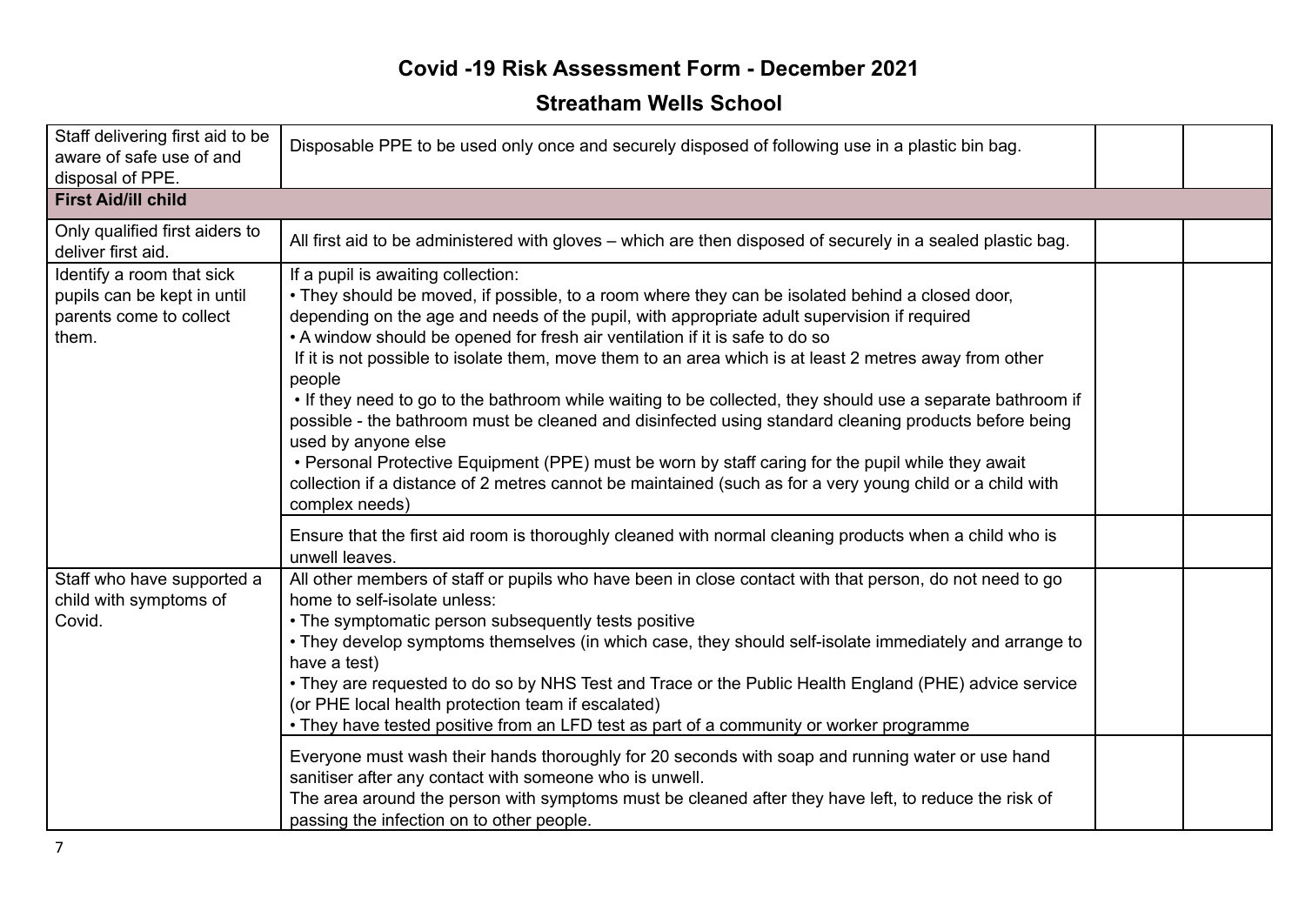| The area around the person<br>with symptoms must be<br>cleaned with normal<br>cleaning materials after they<br>have left to reduce the risk<br>of passing the infection on to<br>other people. | See the COVID-19: cleaning of non-healthcare settings quidance                                                                                                                                                                                                                                                                                                                                                                                                                                                                                                                                                                                           |  |
|------------------------------------------------------------------------------------------------------------------------------------------------------------------------------------------------|----------------------------------------------------------------------------------------------------------------------------------------------------------------------------------------------------------------------------------------------------------------------------------------------------------------------------------------------------------------------------------------------------------------------------------------------------------------------------------------------------------------------------------------------------------------------------------------------------------------------------------------------------------|--|
| <b>Response to any infection</b>                                                                                                                                                               |                                                                                                                                                                                                                                                                                                                                                                                                                                                                                                                                                                                                                                                          |  |
| Promote and engage with<br>the NHS Test and Trace                                                                                                                                              | Tests can be booked online through the NHS testing and tracing for coronavirus website, or ordered by<br>telephone via NHS 119.                                                                                                                                                                                                                                                                                                                                                                                                                                                                                                                          |  |
| process.<br>Manage and report<br>confirmed cases of Covid 19                                                                                                                                   | Essential workers, which includes anyone involved in education or childcare, have priority access to<br>testing.                                                                                                                                                                                                                                                                                                                                                                                                                                                                                                                                         |  |
| amongst the school<br>community.<br>10-day isolation period they<br>should follow 'stay at home:                                                                                               | Schools will be provided with a small number of home testing kits that they can give directly to<br>parents/carers collecting a child who has developed symptoms at school, or staff who have developed<br>symptoms at school, where they think providing one will significantly increase the likelihood of<br>them getting tested.                                                                                                                                                                                                                                                                                                                      |  |
| guidance for households<br>with possible or confirmed                                                                                                                                          | Parents, carers and staff will be asked to inform the school immediately of the results of a test.                                                                                                                                                                                                                                                                                                                                                                                                                                                                                                                                                       |  |
| coronavirus (COVID-19) in                                                                                                                                                                      | If someone tests positive, they should follow the 'stay at home: guidance for households with possible or<br>confirmed coronavirus (COVID-19) infection'<br>They must continue to self-isolate for at least 10 days from the onset of their symptoms and then return to<br>school only if they do not have symptoms other than cough or loss of sense of smell/taste. The 10-day<br>period starts from the day when they first became ill. If they still have a high temperature, they should<br>keep self-isolating until their temperature returns to normal.<br>Other members of their household should continue self-isolating for the full 10 days. |  |
|                                                                                                                                                                                                | When the school becomes aware that someone who has attended has tested positive for coronavirus<br>(COVID-19) they will contact the DfE helpline for advice and the Local Authority.                                                                                                                                                                                                                                                                                                                                                                                                                                                                     |  |
|                                                                                                                                                                                                | NHS Test and Trace will work with the positive case to identify close contacts. Contacts from a school<br>setting will only be traced by NHS Test and Trace where the positive case specifically identifies the<br>individual as being a close contact.                                                                                                                                                                                                                                                                                                                                                                                                  |  |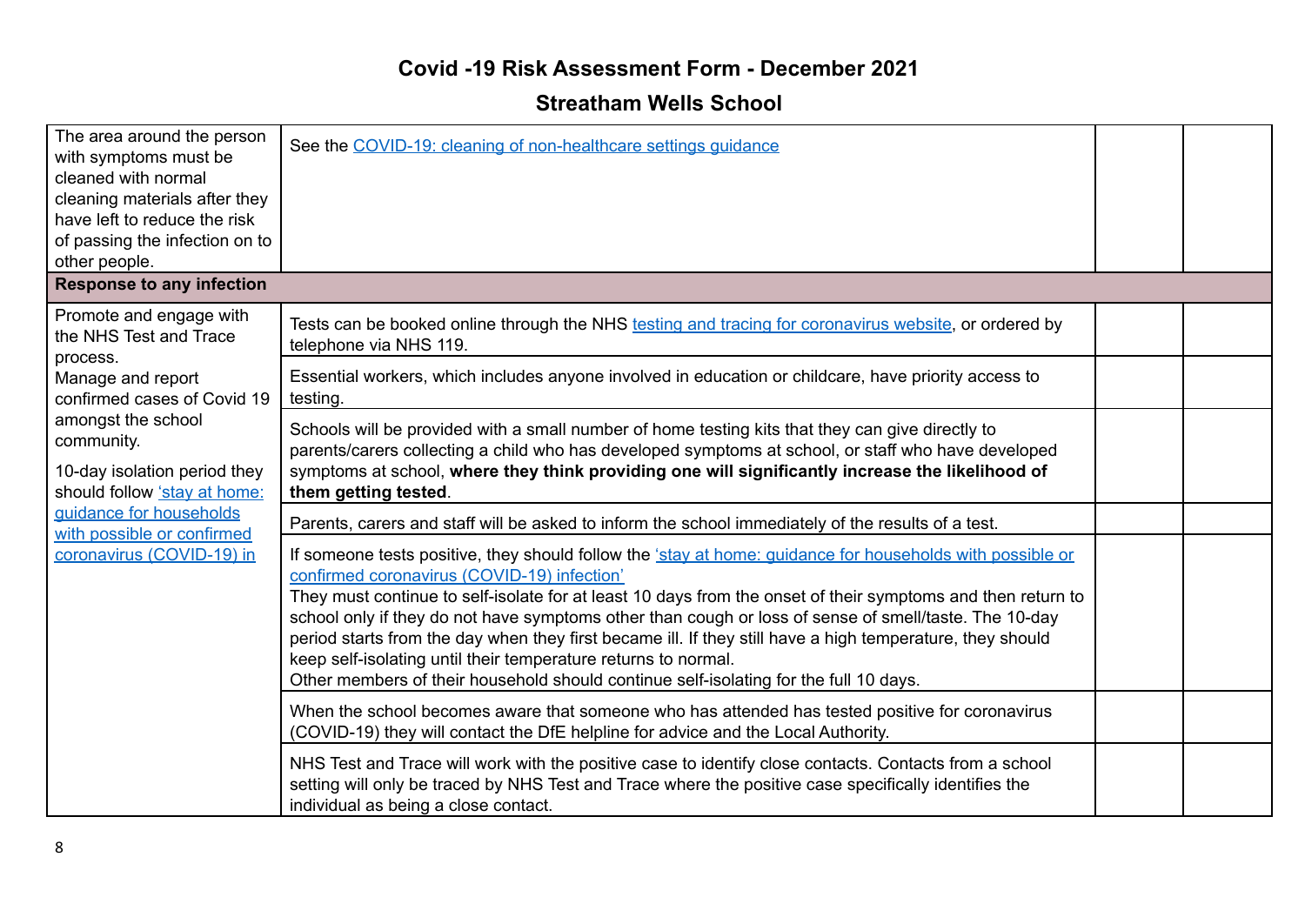| The school will seek public health advice if a pupil or staff member is admitted to hospital with COVID-19.<br>They can do this by phoning the DfE helpline (0800 046 8687, option 1). Hospitalisation could indicate<br>increased severity of illness or a new variant of concern. Settings may be offered public health support in<br>managing risk assessments and communicating with staff and parents.                                                                                                                                                                                                                                                                                                                                                                                                                                                                                                                                                                                                                                                                                                                                                                                                                    |  |
|--------------------------------------------------------------------------------------------------------------------------------------------------------------------------------------------------------------------------------------------------------------------------------------------------------------------------------------------------------------------------------------------------------------------------------------------------------------------------------------------------------------------------------------------------------------------------------------------------------------------------------------------------------------------------------------------------------------------------------------------------------------------------------------------------------------------------------------------------------------------------------------------------------------------------------------------------------------------------------------------------------------------------------------------------------------------------------------------------------------------------------------------------------------------------------------------------------------------------------|--|
| The school will call the Self-Isolation Service Hub on 020 3743 6715 as soon as they are made aware<br>that any of their workers have tested positive. If cases amongst staff mean the school meets the<br>threshold, described above, the school will need to provide the 8-digit NHS Test and Trace Account ID<br>(sometimes referred to as a CTAS number) of the person who tested positive, alongside the names of<br>co-workers identified as close contacts. This will ensure that all workplace contacts are registered with<br>NHS Test and Trace and can receive the necessary public health advice.                                                                                                                                                                                                                                                                                                                                                                                                                                                                                                                                                                                                                  |  |
| The school will call the Self-Isolation Service Hub on 020 3743 6715 as soon as they are made aware<br>that any of their workers have tested positive. If cases amongst staff mean the school meets the<br>threshold, described above, the school will need to provide the 8-digit NHS Test and Trace Account ID<br>(sometimes referred to as a CTAS number) of the person who tested positive, alongside the names of<br>co-workers identified as close contacts. This will ensure that all workplace contacts are registered with<br>NHS Test and Trace and can receive the necessary public health advice. The school will call the<br>Self-Isolation Service Hub on 020 3743 6715 as soon as they are made aware that any of their workers<br>have tested positive. If cases amongst staff mean the school meets the threshold, described above, the<br>school will need to provide the 8-digit NHS Test and Trace Account ID (sometimes referred to as a CTAS<br>number) of the person who tested positive, alongside the names of co-workers identified as close<br>contacts. This will ensure that all workplace contacts are registered with NHS Test and Trace and can<br>receive the necessary public health advice. |  |
| The school will keep a record of pupils and staff in each group, and any close contact that takes places<br>between children and staff in different groups.                                                                                                                                                                                                                                                                                                                                                                                                                                                                                                                                                                                                                                                                                                                                                                                                                                                                                                                                                                                                                                                                    |  |
| A template letter will be provided to schools, on the advice of the London Coronavirus Response Cell, to<br>send to parents and staff if needed. Schools must not share the names or details of people with<br>coronavirus (COVID-19) unless essential to protect others.                                                                                                                                                                                                                                                                                                                                                                                                                                                                                                                                                                                                                                                                                                                                                                                                                                                                                                                                                      |  |
|                                                                                                                                                                                                                                                                                                                                                                                                                                                                                                                                                                                                                                                                                                                                                                                                                                                                                                                                                                                                                                                                                                                                                                                                                                |  |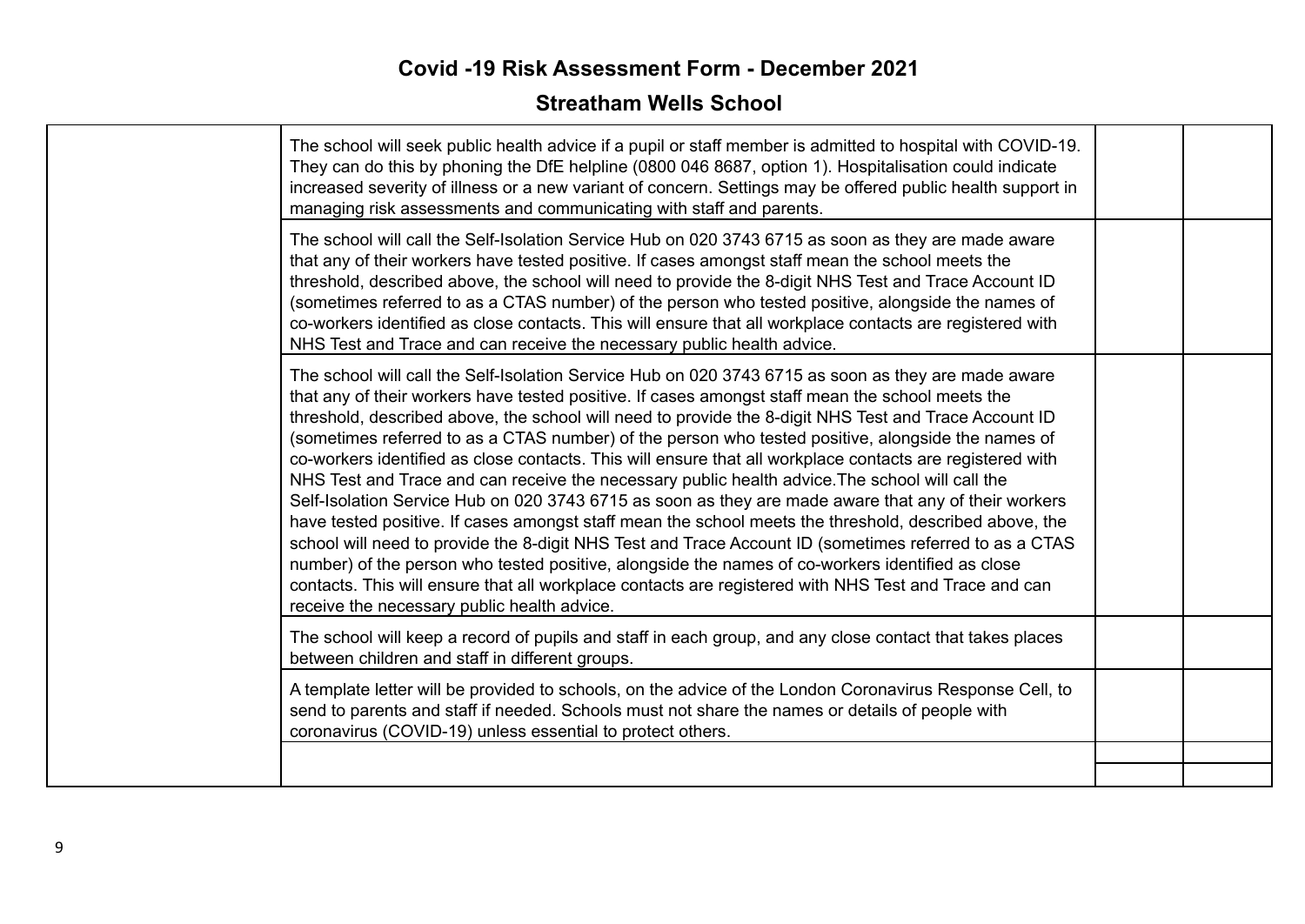| Contain any outbreak by<br>following local health<br>protection team advice.                                                                                                                              | If 10% of the school population confirmed cases within 14 days, or an overall rise in sickness absence<br>where coronavirus (COVID-19) is suspected, there may be an outbreak, and the school will work with the<br>Lambeth Public Health Team on additional action.                                                                                                                                                                                                                                                                                                                                                                                            |  |
|-----------------------------------------------------------------------------------------------------------------------------------------------------------------------------------------------------------|-----------------------------------------------------------------------------------------------------------------------------------------------------------------------------------------------------------------------------------------------------------------------------------------------------------------------------------------------------------------------------------------------------------------------------------------------------------------------------------------------------------------------------------------------------------------------------------------------------------------------------------------------------------------|--|
|                                                                                                                                                                                                           | Further guidance is available on testing and tracing for coronavirus (COVID-19).                                                                                                                                                                                                                                                                                                                                                                                                                                                                                                                                                                                |  |
| <b>Alternate Provision</b>                                                                                                                                                                                |                                                                                                                                                                                                                                                                                                                                                                                                                                                                                                                                                                                                                                                                 |  |
| Children with complex needs<br>returning to school.                                                                                                                                                       | Assess risks and put in place proportionate control measures through an individual risk assessment<br>completed in consultation with parents and carers and the child if appropriate and referencing the control<br>measures in this risk assessment.                                                                                                                                                                                                                                                                                                                                                                                                           |  |
| Use of dedicated school<br>transport.                                                                                                                                                                     | • The approach to dedicated transport will align as far as possible with the principles underpinning<br>the system of controls set out in this document. The following will be included in the pupil's<br>individual risk assessment in discussion with the provider.<br>Use of hand sanitiser upon boarding and/or disembarking Additional cleaning of vehicles<br>Organised queuing and boarding where possible Distancing within vehicles wherever possible<br>Fresh air (from outside the vehicle) through ventilation, is maximised, particularly through opening<br>windows and ceiling vents Wearing of face masks for adults and pupils - when possible |  |
| NAME OF THE ASSESSOR Please Print: Louise Salewski<br>SIGNATURE OF THE ASSESSOR: $-\lambda$ Seller on<br><b>POSITION OF RESPONSIBLE PERSON: - HeadTeacher</b>                                             |                                                                                                                                                                                                                                                                                                                                                                                                                                                                                                                                                                                                                                                                 |  |
| Date of planned review: This plan should be reviewed weekly, with updated versions published on the school website.<br>Schools should have active arrangements in place to monitor that the controls are: |                                                                                                                                                                                                                                                                                                                                                                                                                                                                                                                                                                                                                                                                 |  |
| effective<br>working as planned                                                                                                                                                                           |                                                                                                                                                                                                                                                                                                                                                                                                                                                                                                                                                                                                                                                                 |  |